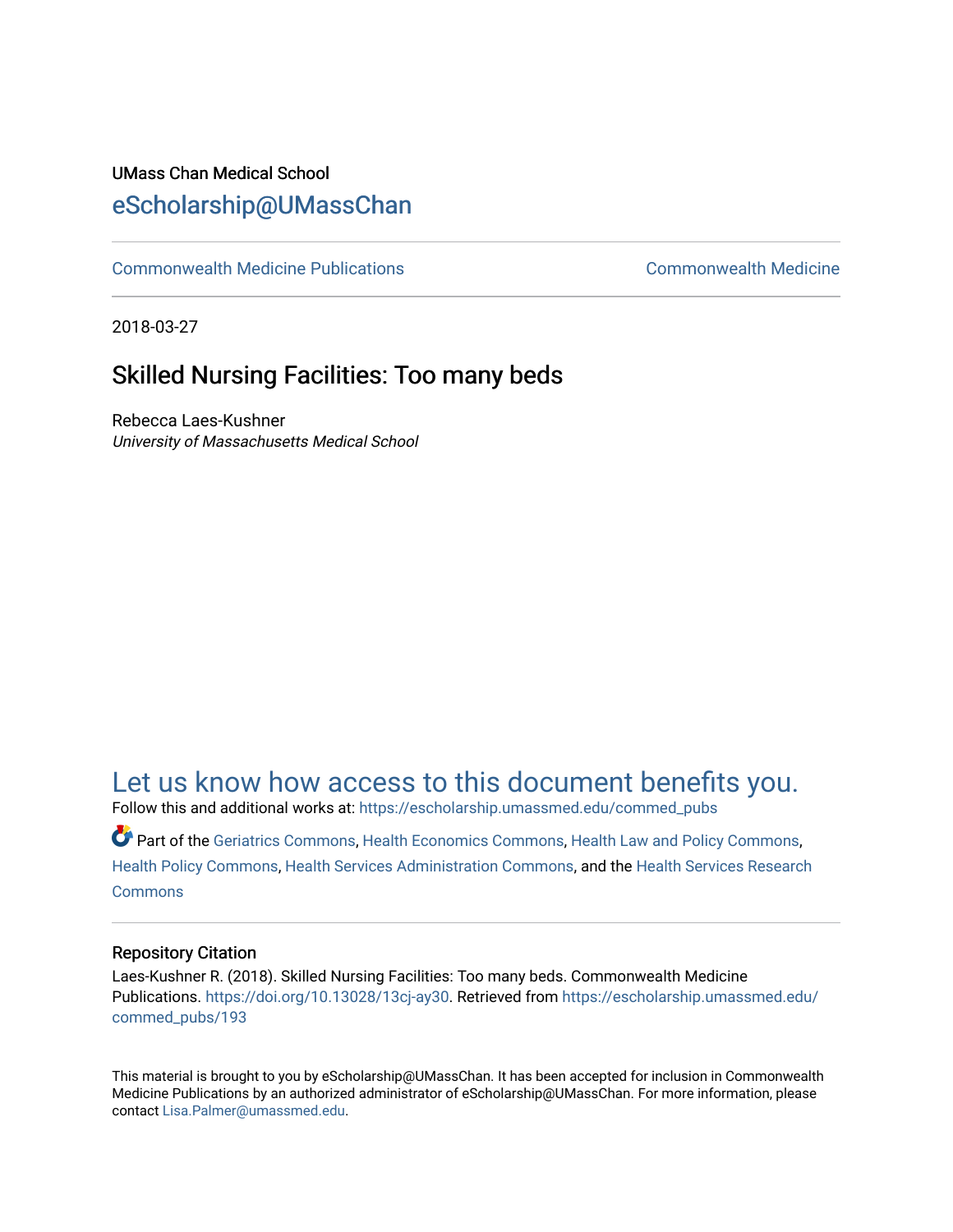# Skilled Nursing Facilities: Too many beds

March 27, 2018

Rebecca Laes-Kushner, MA, MPA Formerly an Associate with the Center for Health Law and Economics



More than 15,500 skilled nursing facilities (SNFs) provide care to more than 1.35 million people in the United States who need assistance with their Activities of Daily Living (ADLs), including going to the toilet, getting out of bed, getting dressed, feeding themselves, and showering, or who have cognitive difficulties, such as from dementia.<sup>1</sup> SNFs also provide post-acute skilled nursing care and rehabilitative services. Medicaid is the primary payer for long-term nursing needs of elders, while Medicare covers SNF rehabilitative stays of no more than 100 days. In 2015, Medicaid paid for care for 61.6% of nursing facility residents, while Medicare covered 14.2% of residents and 24.2% of residents primarily paid for their care themselves or through private insurance.<sup>2</sup>

Nationally, SNF use has declined as people live longer and choose home and community-based services (HCBS) over institutional care. From 2004 to 2014, the percentage of people age 65 and older in nursing homes dropped from 3.6% to 2.5%, a decrease of 24.5%. In addition, the number of people age 65 and older in nursing homes decreased 11.7% during the same time period, from 1.32 million to 1.16 million.<sup>3,4</sup> By comparison, the number of nursing facility beds has only decreased 3.9% during the same time period.<sup>5</sup> This disparity leads to overbedding, which, as I explain below, drives up Medicaid costs unnecessarily.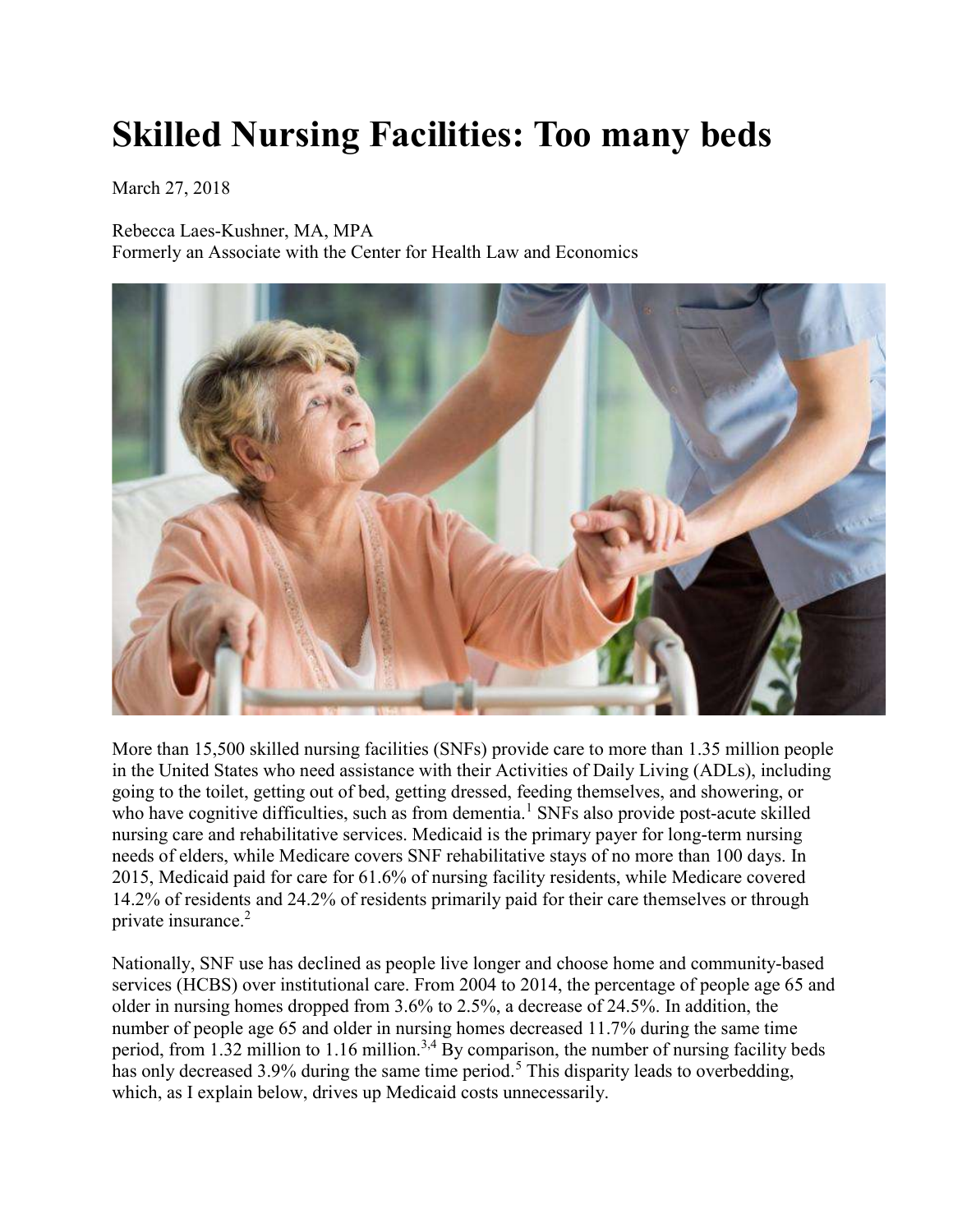

Another factor influencing occupancy levels has been the increase in short-term rehabilitative stays at SNFs. Medicare rehabilitative rates (\$436) are higher than Medicaid long-term care rates  $(\$247)$ <sup>6</sup>, making rehabilitative services a more lucrative component of facilities' service offerings despite the more intense need for staff resources. In New York state, long-term stays hovered at around 140,000 between 2000 and 2010, while very short stays, of 30 days or less, more than doubled from approximately 62,000 to 130,000 in the same time period.<sup>7</sup> This increased turnover from rehabilitative residents leads to more unused bed days, i.e., a lower occupancy rate.

#### The problem with low occupancy rates

SNF bed use is measured by the occupancy rate, calculated as the number of resident days divided by the number of available bed days (the number of beds x days in the year). The occupancy rate shows what percentage of the beds are filled at a facility over the course of the year. Across the country, occupancy rates have been decreasing since the 1970s (see Figure 1)<sup>8</sup>, meaning there are more beds than needed.

When a SNF has a low occupancy rate, it is sitting on unused beds. This becomes a problem because per diem rates, which are calculated as the total cost divided by the number of bed days, can include costs for those unused beds. Similarly, capital costs are usually based on either actual costs (such as mortgage and real estate taxes) or an independent assessment of the market value of the facility (known as Fair Rental Value (FRV)); Medicaid could therefore end up paying for a 100-bed mortgage or the value of a 100-bed facility, even though typically only 80 beds are used.

States have several policy levers they can employ to reduce unnecessary Medicaid spending that would otherwise be caused by low occupancy levels. This blog focuses on two such methods.

#### Lever 1: Occupancy standards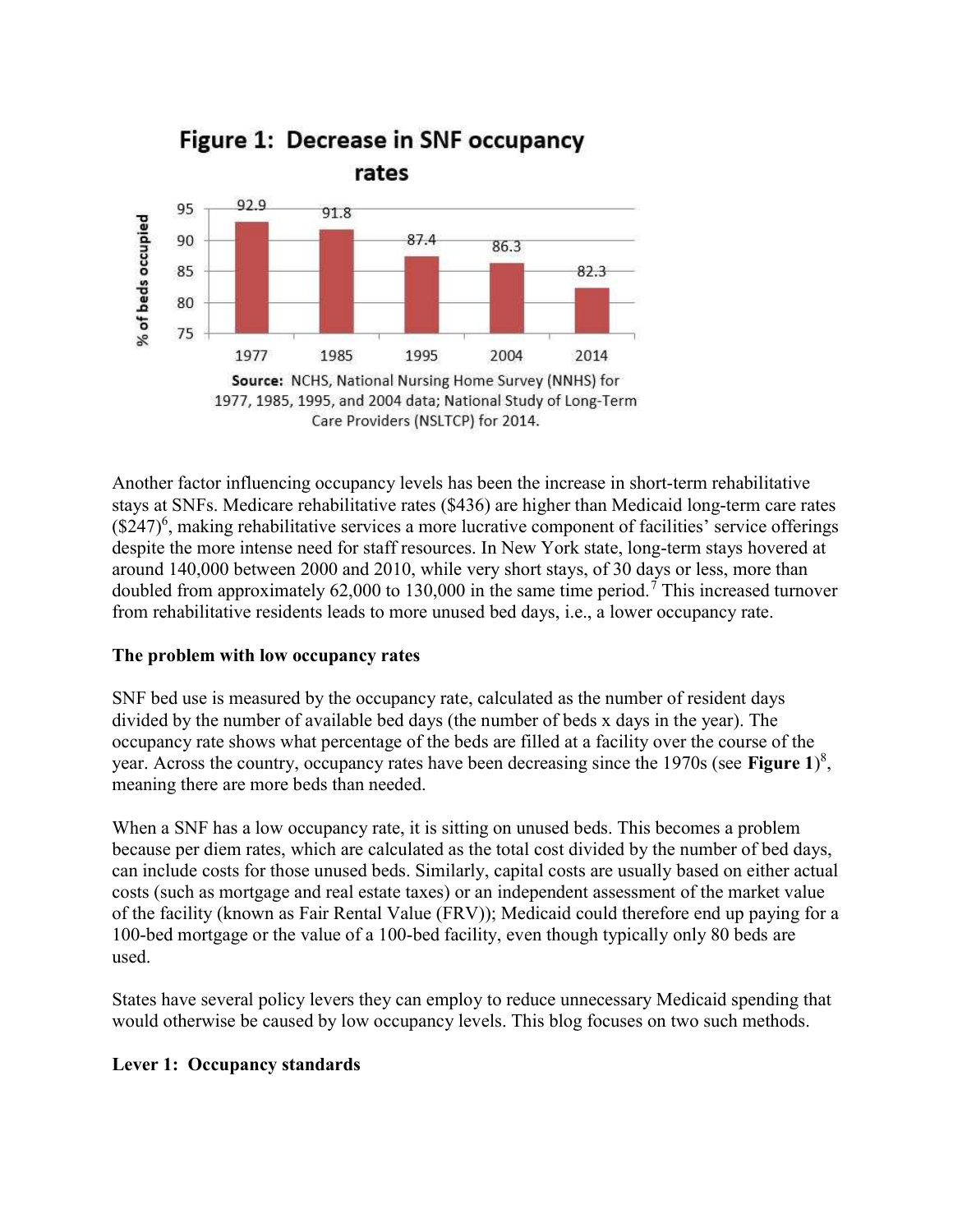Many states set minimum thresholds, or occupancy standards, for one or more of the cost centers (such as direct care, operations, and capital costs) used to set their SNF rates. They pay the facility based on the higher of the standard or the facility's actual occupancy level. Suppose the occupancy standard is 90%. If a facility's actual rate is 85%, then the standard of 90% is used to calculate the per diem rate. If the facility's actual rate is 95%, then that higher rate is used to calculate payments. See Figure 2.

#### Figure 2. Occupancy Standard Example

Many state Medicaid programs calculate per diem payments for SNFs, based on facilities' costs for direct care services, operations, and capital, as well as occupancy rates.

Suppose a facility's cost is \$100; the facility's occupancy rate is 80%; and the state's occupancy standard is 90%.

- Using the actual occupancy rate, the per diem cost =  $$100 / 80\%$  (.8), which equals \$125.
- Using the occupancy standard, the per diem cost =  $$100 / 90\%$  (.9), which equals  $$111$ . .

The state will pay the lower per diem of \$111.

In the opposite situation, suppose the facility's occupancy rate is 95%, higher than the standard.

- Using the occupancy standard, the per diem cost =  $$100 / 90\%$  (.9), which equals  $$111$ .
- Using the actual occupancy rate, the per diem cost =  $$100 / 95\%$  (.95), which equals  $$105$ .

Here, the state will again pay the lower per diem, of \$105. The occupancy standard thus limits the excess capacity the state will pay for.

Massachusetts has the highest occupancy standard in the country, at 96%. Some states use state averages to set their standards; for example, South Dakota uses the greater of the facility's actual occupancy rate or 3% less than the state average, while Rhode Island uses the higher of the actual rate or 98% of the statewide average.<sup>9</sup>

South Carolina's occupancy regulations address the sparser populations in rural areas that may not be able to support high occupancy rates at existing facilities. The minimum occupancy level in the state is 92%, with two exceptions: In counties where the county-wide occupancy rate is less than 90%, then the state will calculate Medicaid payments based on the greater of the SNF's actual occupancy rate or the average rate for the county that the facility is located in. In addition, in counties with only one SNF, the state will calculate Medicaid rates based on the greater of the SNF's actual occupancy or  $85\%$ .<sup>10</sup>

Finally, in Tennessee, facilities are not eligible for incentive bonuses if their occupancy rates are less than  $80\%$ .<sup>11</sup>

#### Lever 2: Bed Buybacks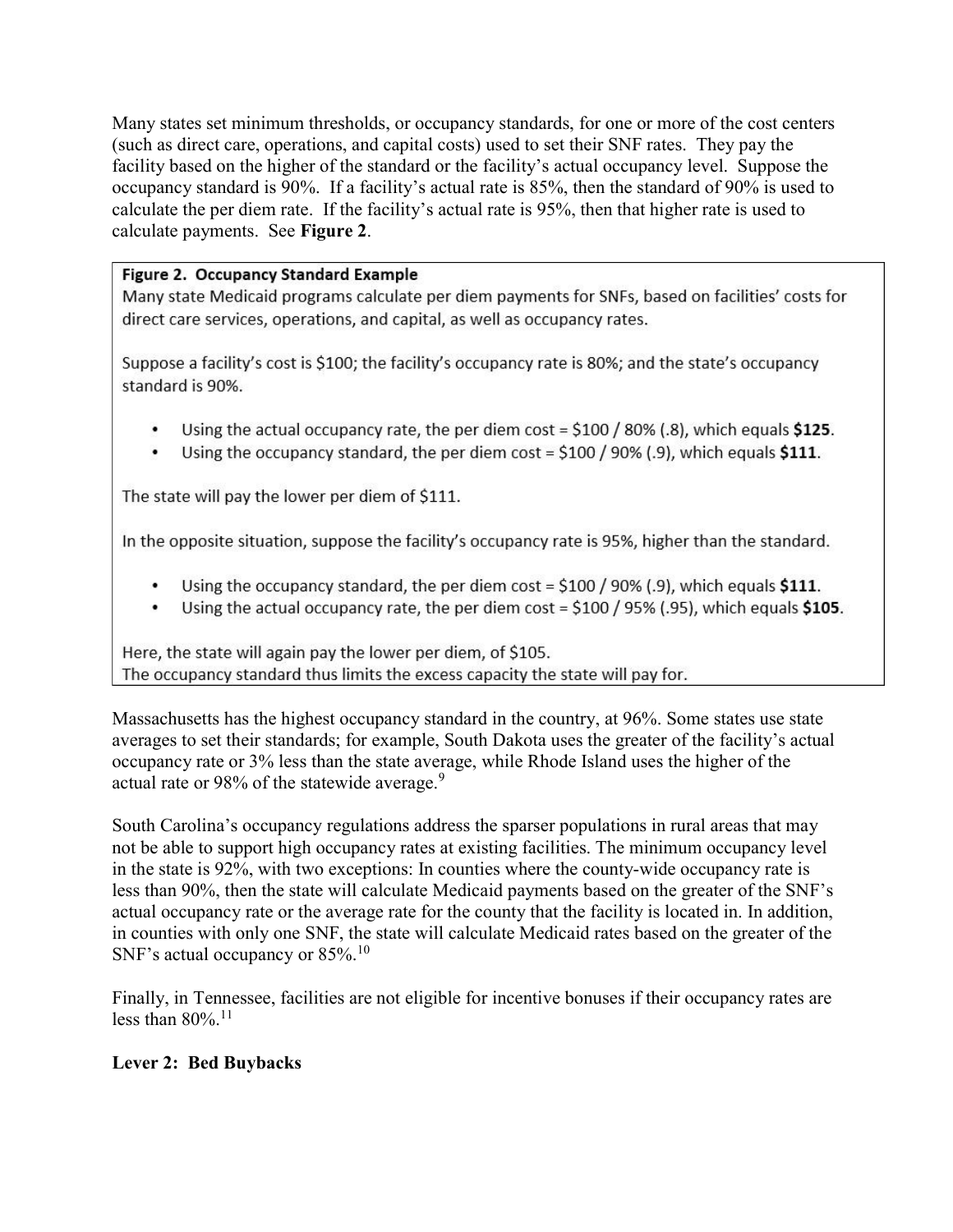A handful of states, including Louisiana and Oregon, have run bed buyback programs to encourage facilities to surrender their licenses for unneeded beds and thus increase the occupancy rate in the state. These programs, which are voluntary, enable the state to retire beds from circulation by offering an enhanced per diem rate for several years as a financial incentive for a SNF to "buy"—and then immediately retire—beds from another facility.

In Oregon, the state occupancy rate in 2013 was 60.1%, twenty points lower than the national average of  $80.8\%$ <sup>12</sup>. The state began a bed buyback program in 2013, with the goal of reducing SNF beds by 1,500, or approximately 12.3% of the beds in the state. Oregon House Bill (HB) 2216 authorized the Department of Human Services (DHS) to work with SNFs to reduce statewide bed capacity, "in order to align financial incentives with the goals of achieving better patient care and improved health status while restraining growth in the per capita cost of health care." $^{13}$ 



The bed buyback program allowed a SNF to purchase another facility's entire bed capacity, with the seller surrendering its SNF license. In return for buying the beds, the purchaser received a daily augmented rate of \$9.75 per resident day for up to four years.

In 2014, 222 beds (14.8% of the 1,500 bed target) were reduced, with another 35 beds expected to be eliminated. However, all except a 78-bed SNF closed due to market or other conditions and not due to the bed reduction initiative.<sup>14</sup> By 2015, the occupancy rate rose to 64%, now 18 points lower than the national average of  $82\%$ <sup>15</sup> (see Figure 3), in part likely due to facility closings and voluntary bed surrenders that occurred outside the buyback program.

The program faced challenges, however. In order to launch the program, the state's Legislative Assembly had to exempt the purchasing and selling facilities from anti-trust laws, including federal laws, provided the state approved the transaction. The buyback was extended by six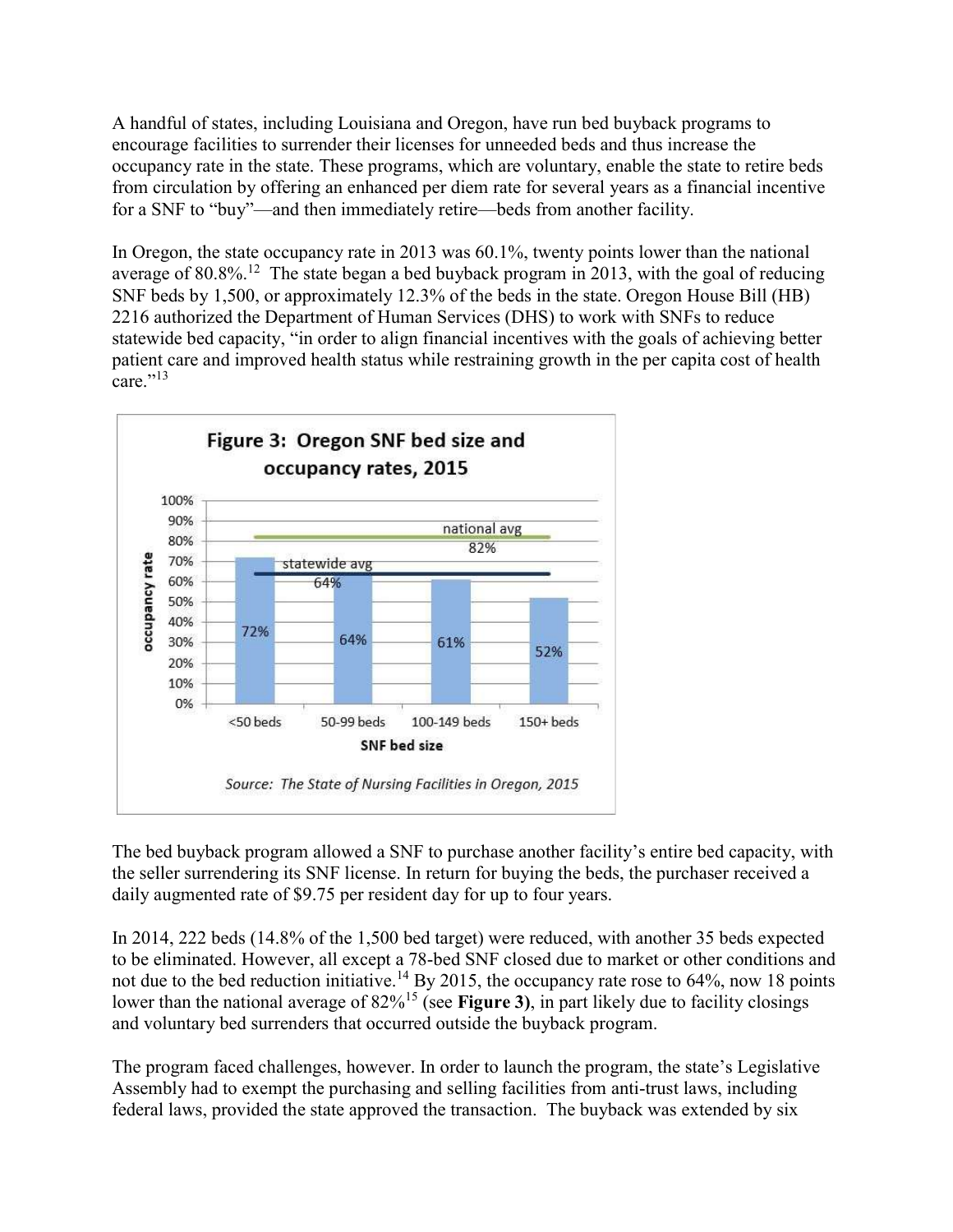months due to low participation. Finally, one report commented that "potential [buyback] purchases are complex in part due to existing financing mechanisms whereby the land is held by another entity than the owner of the facility."<sup>16</sup>

Any bed buyback program will face similar risks, given that success is dependent on many external forces. Therefore, other policy options may be better choices for a state looking to reduce costs caused by overbedding.

### Other policy levers

States employ other policy levers to reduce overbedding. A common technique is to limit the opening of new facilities through rigorous Determination of Need (DON) or Certification of Need (CON) regulations. For existing facilities, setting rates at a percentage of median costs  $(120\% \text{ of median})$  or at a percentile  $(90^{\text{th}}$  percentile), can also help curb payments to facilities that have higher than average expenses in cost centers affected by excess beds (such as capital).

#### **Conclusion**

What is the "right" number of beds? That's hard to say.

Nursing facility use is decreasing, but eventually will level off. Baby Boomers are beginning to need more help with their activities of daily living (ADLs) such as dressing, bathing, going to the toilet, and moving about the home, and many prefer to get that care at home rather than in a nursing facility. But the highest need elders will likely continue to require care at nursing facilities. The huge capital startup cost to open a new facility means that beds taken offline are not likely to be replaced, in particular when an entire facility closes. Finally, we do not know the medical and technological breakthroughs coming in the next few decades.

Despite the murkiness of the future, state Medicaid agencies can act now to maximize policies, such as occupancy standards, that foster elimination of unneeded nursing facility beds and lower Medicaid costs.

<sup>1</sup> Harrington, C. et al. Kaiser Family Foundation. "Nursing Facilities, Staffing, Residents and Facility Deficiencies, 2009 Through 2015". (July 2017).

 $<sup>2</sup>$  Ibid.</sup>

<sup>3</sup> U.S. Department of Health and Human Services, Centers for Disease Control and Prevention (CDC). Health, United States, 2016: With Chartbook on Long-term Trends in Health. (2017)

<sup>4</sup> Note, this decrease occurred despite a 28.3% growth in the population age  $65+$ . Source: U.S. Census Bureau. Current Population Survey, Annual Social and Economic Supplement, 2004 and 2014.